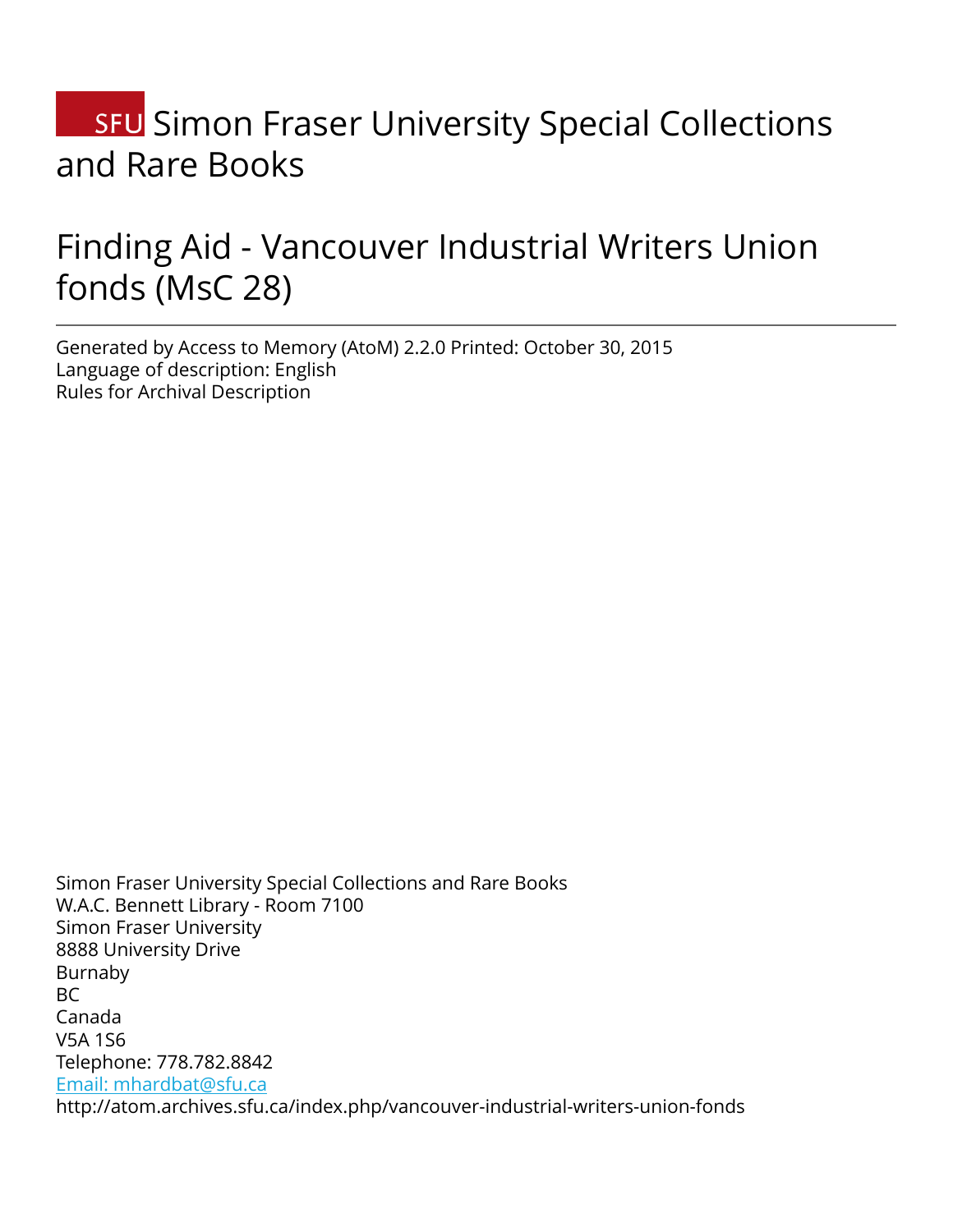## Table of contents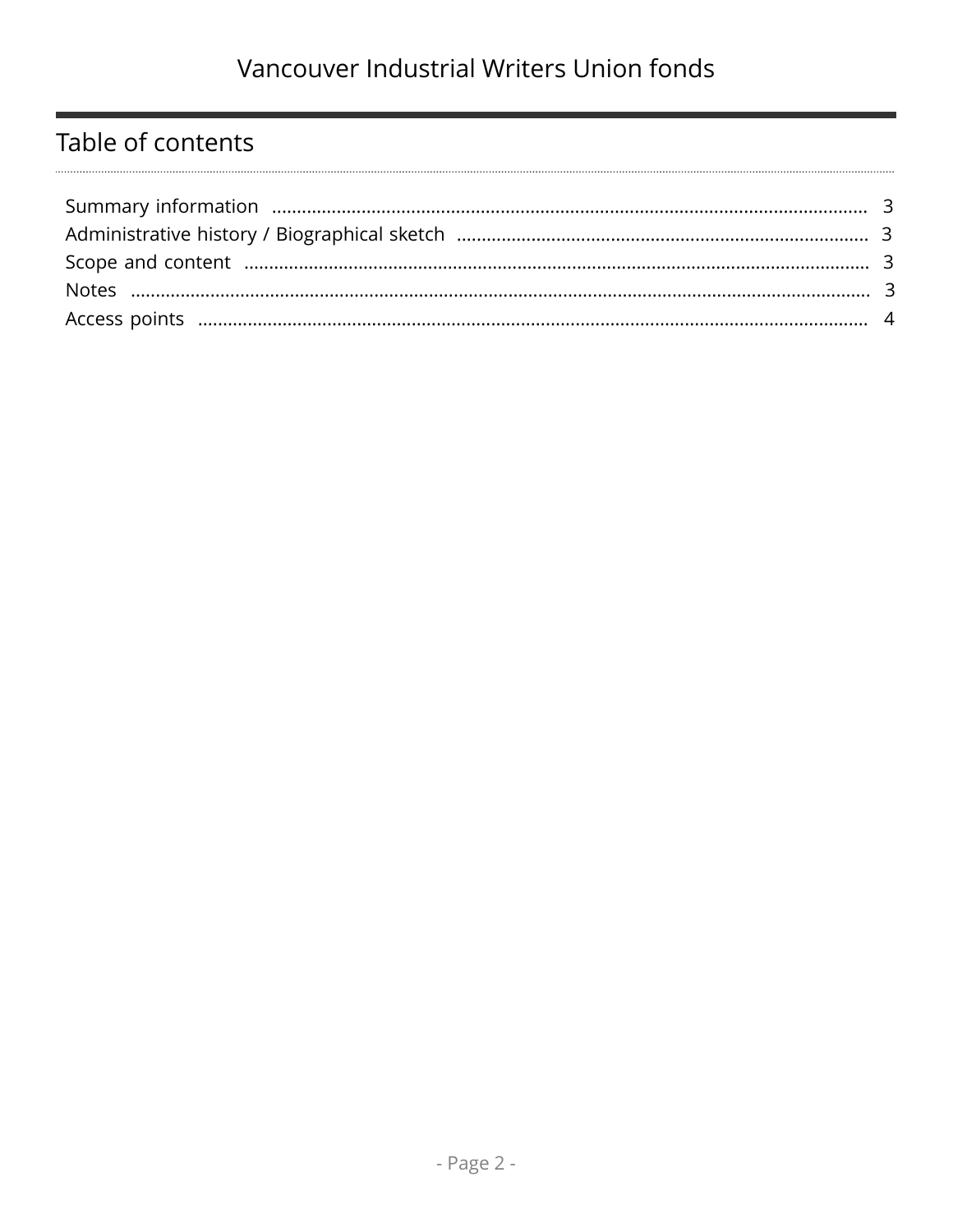#### <span id="page-2-0"></span>Summary information

| Repository:                                     | Simon Fraser University Special Collections and Rare Books |
|-------------------------------------------------|------------------------------------------------------------|
| Title:                                          | Vancouver Industrial Writers Union fonds                   |
| ID:                                             | MsC 28                                                     |
| Date:                                           | [1983?]-1992 (date of creation)                            |
| Physical description:                           | 24 cm of textual records                                   |
| Dates of creation,<br>revision and<br>deletion: |                                                            |

## <span id="page-2-1"></span>Administrative history / Biographical sketch

#### Note

Vancouver writers organization organized 1982, incorporated as Vancouver Industrial Writers Society in 1987, and legally dissolved 1993. The group performed together, produced audiotapes and the anthologies Shop Talk and More Than Our Jobs. Many VIWU members were also featured in the work writing anthologies A Government Job At Last and Going For Coffee, both edited by main VIWU mover Tom Wayman.

#### <span id="page-2-2"></span>Scope and content

The fonds includes correspondence, photographs, posters, promotional material, business records, etc.

#### <span id="page-2-3"></span>Notes

Title notes

Finding aids

Printed inventory available